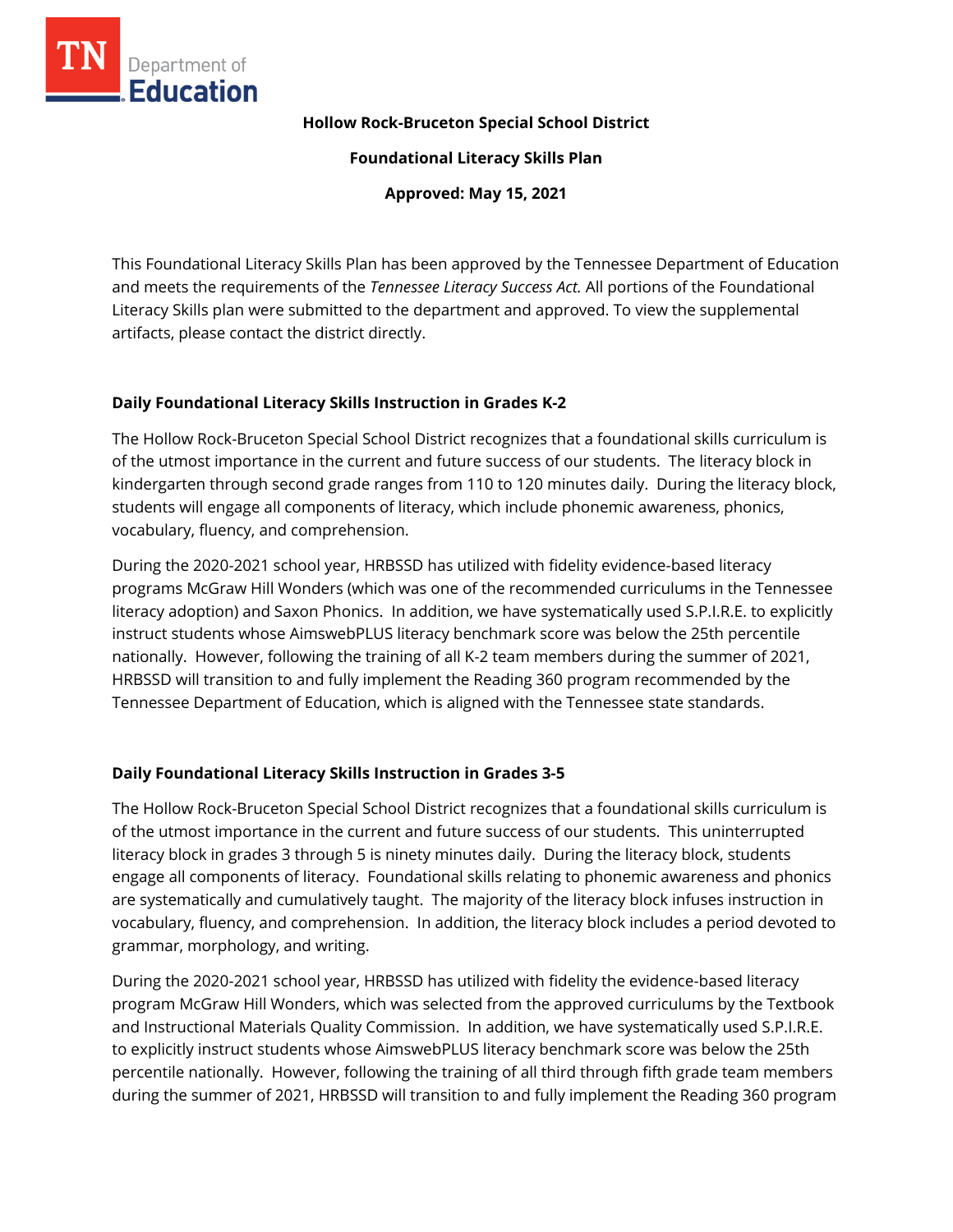Department of **Education** 

recommended by the Tennessee Department of Education, which is aligned with the Tennessee state standards.

### **Approved Instructional Materials for Grades K-2**

McGraw Hill - K-5 Wonders

### **Approved Instructional Materials for Grades 3-5**

McGraw Hill - K-5 Wonders

## **Universal Reading Screener for Grades K-5. This screener complies with RTI<sup>2</sup>and Say Dyslexia requirements.**

The Hollow Rock-Bruceton Special School District uses aimswebPLUS to conduct the universal reading screener in grades kindergarten through fifth grade which complies with the Tennessee state requirements established in 49-1-229. The screener complies with the dyslexia screening requirements.

### **Intervention Structure and Supports**

In the fall and winter, the Hollow Rock-Bruceton Special School District administers the AimswebPLUS universal screener to students in kindergarten through ninth grade. The purpose of the assessment is to identify students who have a deficiency in the area of reading and are considered "at risk." Students scoring below the 25th percentile nationally are placed in Tier 2 or Tier 3 intervention, at which point the interventionist administers diagnostic assessments and analyzes Renaissance Place STAR data to determine specific deficit areas. Based on the findings, an individualized intervention plan is created.

Intervention classes are forty-five minutes in length daily. Students receiving Tier 2 intervention are instructed by classroom teachers utilizing remediation components of the McGraw-Hill Wonders curriculum, which was selected from the approved curriculums by the Textbook and Instructional Materials Quality Commission. Students receiving Tier 3 intervention are instructed by intervention teachers using the S.P.I.R.E. curriculum, which is an intensive reading intervention for nonreaders and struggling readers. It is designed to build reading success through an intensive, structured, and spiraling curriculum that incorporates phonological awareness, phonics, spelling, fluency, vocabulary, and comprehension in a systematic 10-step lesson plan.

Furthermore, these students are screened using additional survey level assessments to determine if they exhibit characteristics of dyslexia. Students who are identified receive intensive interventions as outlined in the Say Dyslexia Law. All interventions are systematic, cumulative, explicit, multisensory, language-based, and aligned to individual student need.

Students complete progress monitoring assessments every one to two weeks via AimswebPLUS as determined by the RTI team. The team then analyzes the data to determine if the interventions are proving successful. If need be, the programming or provider may be altered to promote growth.